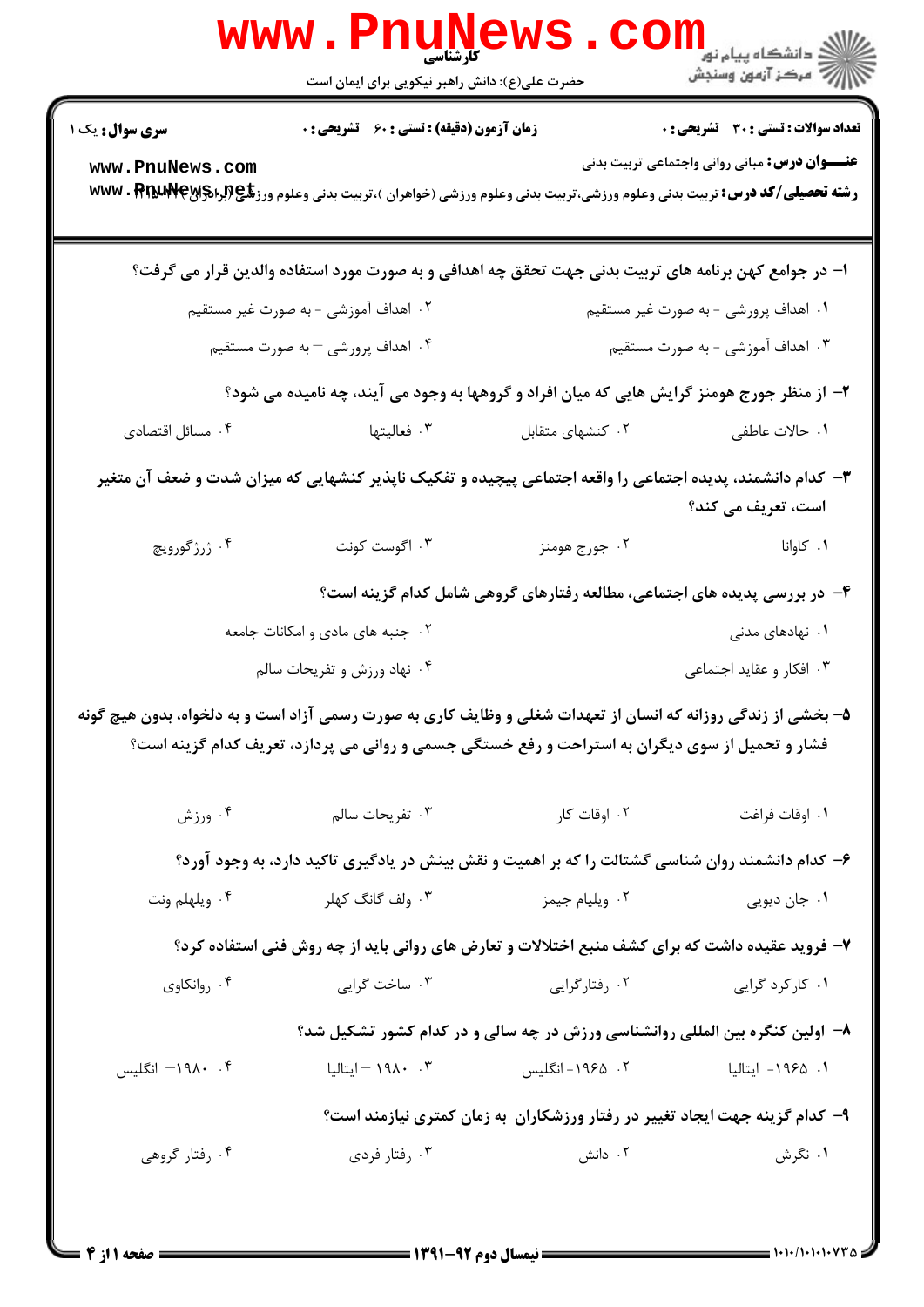|                        | www.Pnune<br>حضرت علی(ع): دانش راهبر نیکویی برای ایمان است                       | N 5                   |                                                                                                                                                                                                       |
|------------------------|----------------------------------------------------------------------------------|-----------------------|-------------------------------------------------------------------------------------------------------------------------------------------------------------------------------------------------------|
| <b>سری سوال : ۱ یک</b> | <b>زمان آزمون (دقیقه) : تستی : 60 ٪ تشریحی : 0</b>                               |                       | <b>تعداد سوالات : تستی : 30 ٪ تشریحی : 0</b>                                                                                                                                                          |
| www.PnuNews.com        |                                                                                  |                       | <b>عنـــوان درس:</b> مبانی روانی واجتماعی تربیت بدنی<br><b>رشته تحصیلی/کد درس:</b> تربیت بدنی وعلوم ورزشی،تربیت بدنی وعلوم ورزشی (خواهران )،تربیت بدنی وعلوم ورز <b>شگی (براهکابلانال www . RT با</b> |
|                        | فعالیتهای گذشته انسان توجه کرد، این عقیده مربوط به کدامیک از نظریات زیر می باشد؟ |                       | ∙ا− استانلی هال معتقد است که بررسی بازی نباید بر اساس امور زندگی آینده پایه ریزی گردد، بلکه به بازی باید با توجه به                                                                                   |
| ۰۴ تصفیه               | ۰۳ انرژی اضافی                                                                   | ۰۲ غریزی              | ۰۱ بازیابی                                                                                                                                                                                            |
|                        |                                                                                  |                       | 11- كدام نظريه نقطه مقابل نظريه انرژي اضافي در بحث نگرش به بازي مي باشد؟                                                                                                                              |
| ۰۴ نظريه تصفيه         | ۰۳ نظریه تفریحی                                                                  | ۰۲ نظریه تجدید تکاملی | ۰۱ نظریه غریزی                                                                                                                                                                                        |
|                        |                                                                                  |                       | ۱۲- کدام گروه از بازی های سازگاری با محیط که مورد استفاده قرار می گیرند، بر اساس نوعی قرارداد اجرا می شوند؟                                                                                           |
| ۰۴ انتخابی             | ۰۳ بر اساس تجربه                                                                 | ۰۲ ترکیبی             | ۰۱ تقلیدی                                                                                                                                                                                             |
|                        |                                                                                  |                       | ۱۳– کدام گزینه از انواع بازی های آموزشی می باشند؟                                                                                                                                                     |
| ۰۴ بازی های دستی       | ۰۳ بازی های حسی                                                                  | ۰۲ بازی های شناختی    | ۰۱ بازی های لفظی                                                                                                                                                                                      |
|                        |                                                                                  |                       | ۱۴– هدف اصلی کدام یک از انواع بازی ها، غلبه بر موانع با استفاده از آمادگی جسمانی است؟                                                                                                                 |
| ۰۴ بازی های تخریبی     | ۰۳ بازی های بنیادی                                                               | ۰۲ بازی های تخیلی     | ۰۱ بازی های رقابتی                                                                                                                                                                                    |
|                        |                                                                                  |                       | ۱۵– ……………. نوعی رفتار است که فرد به منظور کسب رضایت خاطر از احساس درد یا آسیب رسانی به خود یا دیگری انجام<br>مى دهد.                                                                                  |
| ۰۴ تخریب               | ۰۳ پرخاشگری خصمانه                                                               | ٠٢ پرخاشگرى ابزارى    | ۰۱ فرافکنی                                                                                                                                                                                            |
|                        |                                                                                  |                       | ۱۶– زمانی که فوتبالیستی خشم خود را از کادر فنی به کاپیتان تیمش که قدرت محدودتر از کادر فنی دارد، انتقال دهد؛ به<br><b>کدامیک از رفتارهای محرومیت بار زیر روی آورده است</b> ؟                          |
| ۰۴ جبران               | ۰۳ همانند سازی                                                                   | ۰۲ دلیل تراشی         | ۰۱ جابجایی                                                                                                                                                                                            |
|                        |                                                                                  |                       | ۱۷– کدام گزینه در هر جامعه ای منعکس کننده ارزش ها، اهداف، مفاهیم، اصول و آرمان های آن جامعه است؟                                                                                                      |
| ۰۴ سنن                 | ۰۳ فرهنگ                                                                         | ۰۲ قانون اساسی        | ۰۱ قوانین مدنی                                                                                                                                                                                        |
|                        |                                                                                  |                       | ۱۸– کدام گزینه ارتباط تنگاتنگی با ساز و کار خیالبافی دارد و زمانی به وقوع می پیوندد که فرد با افکار و رویدادهایی روبرو می<br>شود که توان مقابله با آنها را ندارد؟                                     |
| ۰۴ بازگشت              | ۰۳ واکنش سازی                                                                    | ۰۲ انکار              | ۰۱ برون فکنی                                                                                                                                                                                          |
|                        |                                                                                  |                       | ۱۹- رایج ترین و عمومی ترین هیجان قبل از مسابقه ورزشی کدام گزینه است؟                                                                                                                                  |
| ۰۴ افسردگی             | ۰۳ پرخاشگری                                                                      | ۰۲ اضطراب             | ۰۱ استرس                                                                                                                                                                                              |
|                        |                                                                                  |                       |                                                                                                                                                                                                       |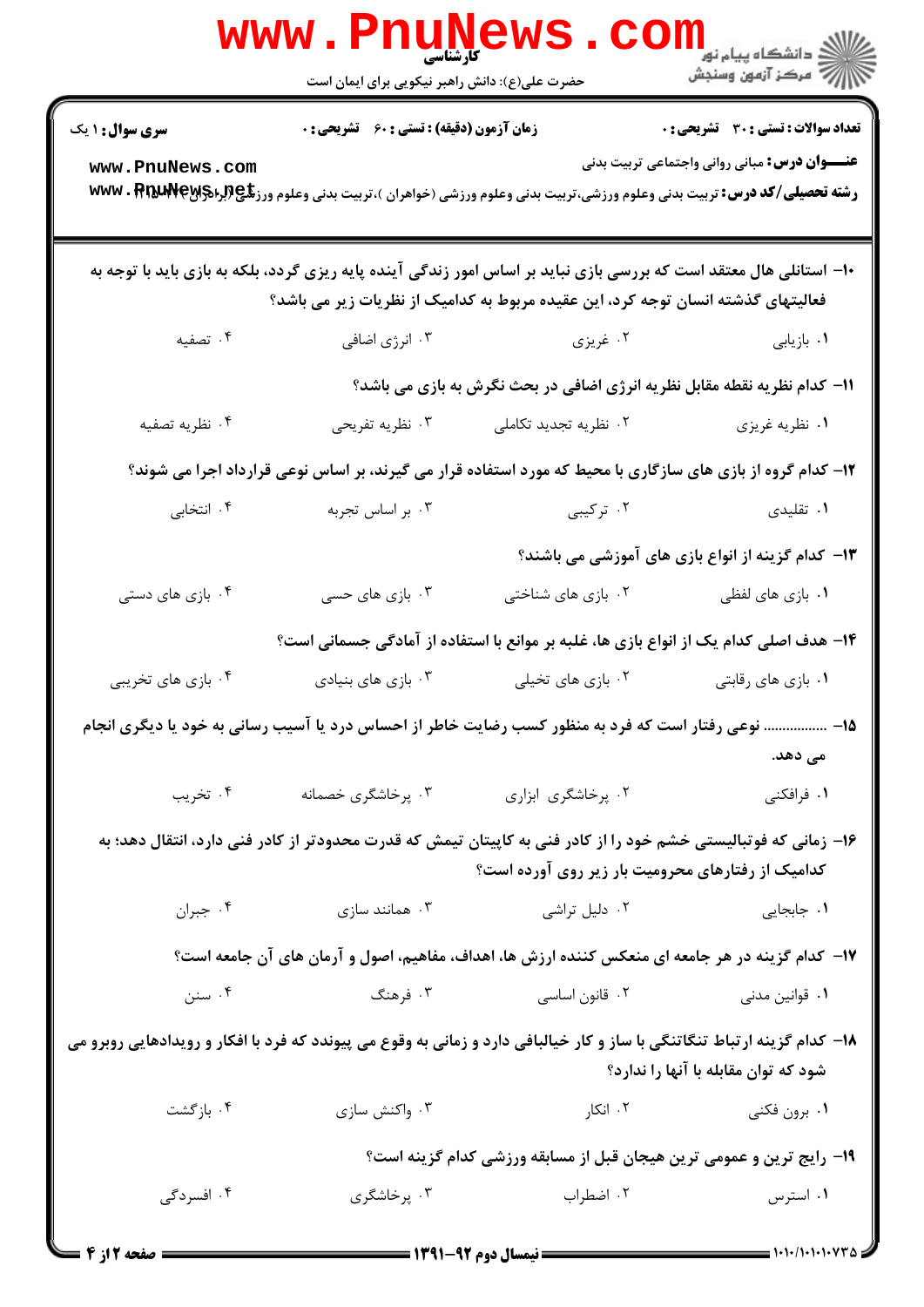## WWW.PnuMews.com الاستانستان پيام ٿور.<br>الاس آهيڪر آزمون وسنڊش حضرت علی(ع): دانش راهبر نیکویی برای ایمان است **تعداد سوالات : تستی : 30 - تشریحی : 0 زمان آزمون (دقیقه) : تستی : 60 گشریحی: 0 سری سوال : ۱ یک عنـــوان درس:** مبانی روانی واجتماعی تربیت بدنی www.PnuNews.com **رشته تحصیلی/کد درس:** تربیت بدنی وعلوم ورزشی،تربیت بدنی وعلوم ورزشی (خواهران )،تربیت بدنی وعلوم ورز**تلچ(لبراد www . RTALA Yeyy**Ş

|            |                                                                              |                                                                                                        | <b>۰۲</b> - کدام عبارت درباره تنش صحیح است؟ |  |  |
|------------|------------------------------------------------------------------------------|--------------------------------------------------------------------------------------------------------|---------------------------------------------|--|--|
|            |                                                                              | ۰۱ محیط به تنهایی تنش زا خواهد بود.                                                                    |                                             |  |  |
|            |                                                                              | ۰۲ در تنش نوع اول فرد تحریکات محیطی را دریافت و شروع به تفکرات منفی می کند، سپس تنش ایجاد می شود.      |                                             |  |  |
|            |                                                                              | ۰۳ در تنش نوع دوم فرد با دیدن تحریکات محیطی تفکر منفی را آغاز می کند، در نتیجه در وی تنش ایجاد می شود. |                                             |  |  |
|            |                                                                              |                                                                                                        | ۰۴ نیمکره های مغزی در بروز تنش موثرند.      |  |  |
|            |                                                                              | <b>۲۱</b> – کدام گزینه تغییرات رفتاری حاصل از تنش محسوب می شود؟                                        |                                             |  |  |
|            | ٠١ افزايش ضربان قلب و فشار خون، گشاد شدن مردمک، افزايش قند خون               |                                                                                                        |                                             |  |  |
|            | ۰۲ نگرانی، ناتوانی در تصمیم گیری، دوگانگی احساس                              |                                                                                                        |                                             |  |  |
|            | ۰۳ قدم زدن تند، آشفتگی و بی قراری                                            |                                                                                                        |                                             |  |  |
|            | ۰۴ از دست دادن انگیزه و کاهش اعتماد به نفس                                   |                                                                                                        |                                             |  |  |
|            |                                                                              | <b>۲۲</b> - کدام گزینه روش کاهش تنش از طریق جسمانی است؟                                                |                                             |  |  |
|            | ۰۲ ایجاد تفکر اساسی و منطقی                                                  |                                                                                                        | ۰۱ آرام بخشی بیو فیدبکی                     |  |  |
|            | ۰۴ کاهش میزان بی اعتمادی به خود                                              | ۰۳ کاهش میزان اهمیت نتیجه                                                                              |                                             |  |  |
|            |                                                                              | ٢٣- زود رنجي و حساس بودن از كدام علائم ضعف اعتماد به نفس مي باشد؟                                      |                                             |  |  |
| ۰۴ اجتماعی | ۰۳ روانی                                                                     | ۰۲ شخصیتی                                                                                              | ۰۱ جسمانی                                   |  |  |
|            |                                                                              | ۲۴– اعتماد به نفس در ورزشکاران به مفهوم توانایی دستیابی به کدام عامل است؟                              |                                             |  |  |
|            | ۰۲ احساس موفقیت در ورزش                                                      |                                                                                                        | ۰۱ ارزش های گروهی                           |  |  |
|            | ۰۴ احساس لیاقت و شایستگی در ورزش                                             | ۰۳ امتیازات انفرادی                                                                                    |                                             |  |  |
|            |                                                                              | <b>۲۵</b> – کدام گزینه شرط اولیه داشتن تمرکز محسوب می شود؟                                             |                                             |  |  |
|            | ۰۲ انرژی روانی                                                               |                                                                                                        | ۰۱ اعتماد به نفس                            |  |  |
|            | ۰۴ انرژی جسمانی مطلوب                                                        |                                                                                                        | ۰۳ علاقه                                    |  |  |
|            | ۲۶- توانایی نگهداری توجه بر روی محرک انتخاب شده در واحد زمان را چه می گویند؟ |                                                                                                        |                                             |  |  |
| ۰۴ تمرکز   | ۰۳ اعتماد به نفس                                                             | ۰۲ انرژی روانی مثبت                                                                                    | ۰۱ انگیزش                                   |  |  |